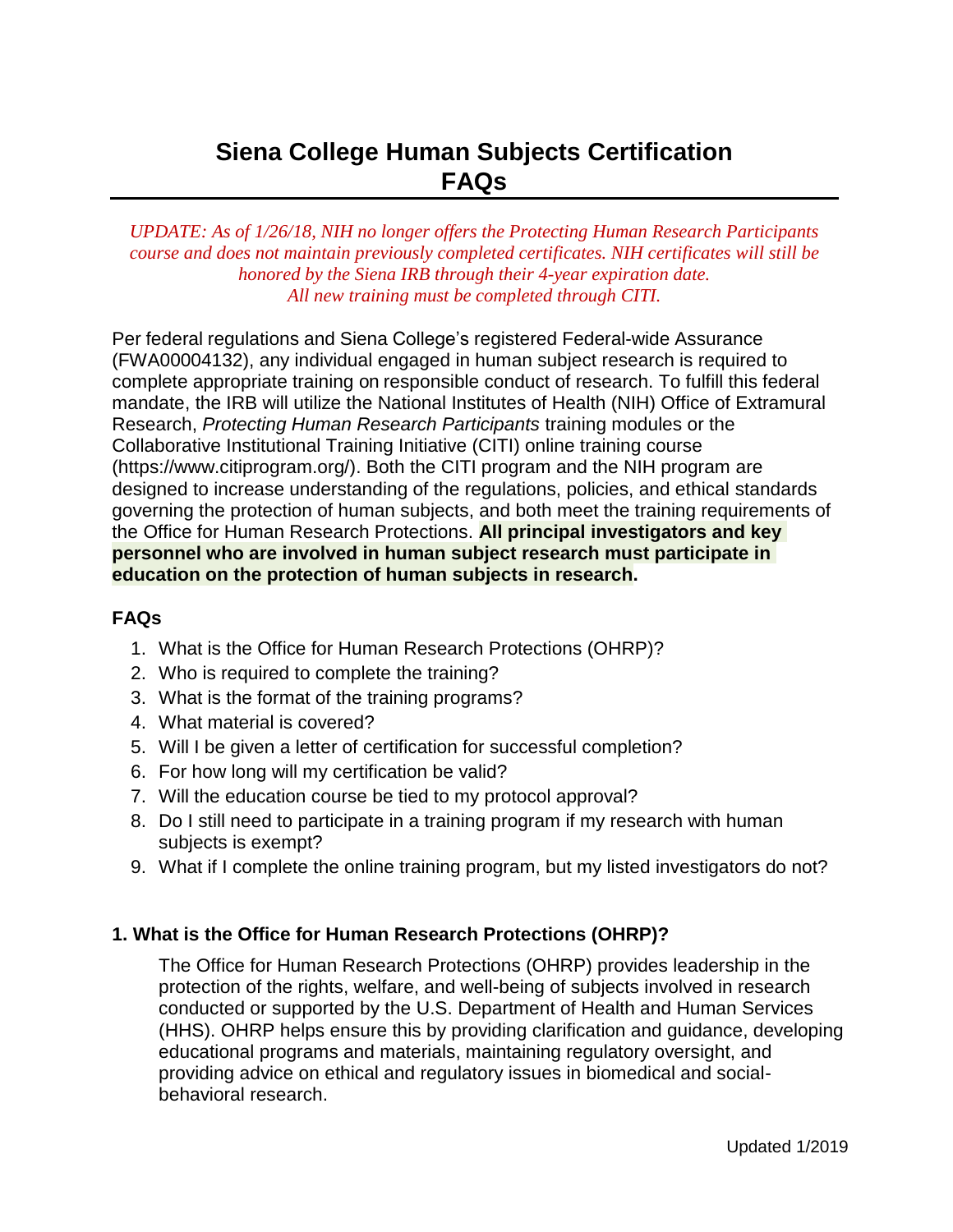## **2. Who is required to complete the training?**

Any PI(s), Co-PI(s) and the faculty supervisor involved in the administrating and conducting a research project involving human subjects. NIH education training applies to all individuals listed on an IRB application. Additionally, any individual that will have contact with human subjects, either in person or through other technological means (e.g., email, web-based survey instrumentation, direct mail, online interviews), involving confidential data about human subjects, or data that was obtained from human subject for research purposes is required to complete the NIH training program. If you feel that a proposed study falls under Exempt Review, please consult with the Institutional Review Board (irb@siena.edu) prior to submission.

## **3. What is the format of the training programs?**

The NIH training program consists of seven modules, four of which are followed by online quizzes. Participants do not need to complete the entire training in one seating. Individuals may save their progress and return back to where they left off. The CITI training has three separate courses (faculty, students, IRB members) that vary in length from three to seven modules, including electives.

## **4. What material is covered?**

Issues important in conducting research involving human subjects are covered, including the definition and history of human subjects research, ethical principles for conducting human subjects research, informed consent, confidentiality and privacy of data and patient records, risks and benefits, preparation of a research protocol, institutional review boards, adherence to study protocol, proper conduct of the study, and special protections for vulnerable populations. The CITI program also contains elective modules related to community-based research and social, behavioral, and educational research.

## **5. Will I be given a letter of certification for successful completion?**

Yes. A Certification of Completion will be made available upon successful completion of the training and receiving a passing grade for each of the quizzes. Please click on the "Get Certificate" button in the menu at the end of the course.

## **6. For how long will my certification be valid?**

The Siena College IRB will recognize a Certificate of Completion that is no more than four years from the date it was completed and issued. The IRB reserves the right to determine the validity of an equivalent certificate from a different institution and to decide if an investigator(s) need to complete additional training.